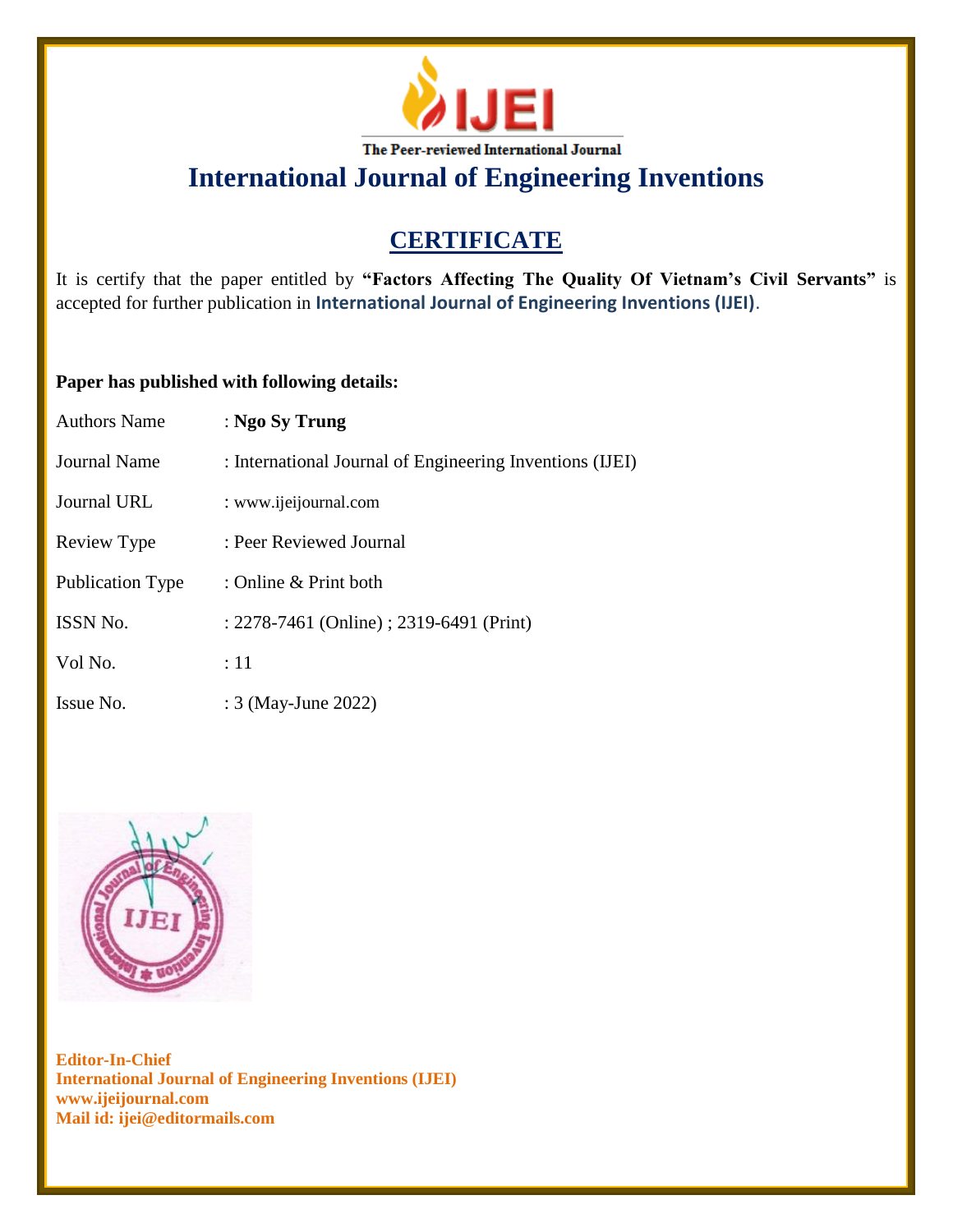

**International Journal of Engineering Inventions**

# **CERTIFICATE**

It is certify that the paper entitled by **"Factors Affecting The Quality Of Vietnam's Civil Servants"** is accepted for further publication in **International Journal of Engineering Inventions (IJEI)**.

### **Paper has published with following details:**

| <b>Authors Name</b> | : Tran Thu Ha                                            |
|---------------------|----------------------------------------------------------|
| Journal Name        | : International Journal of Engineering Inventions (IJEI) |
| <b>Journal URL</b>  | : www.ijeijournal.com                                    |
| Review Type         | : Peer Reviewed Journal                                  |
| Publication Type    | : Online & Print both                                    |
| <b>ISSN No.</b>     | : 2278-7461 (Online) ; 2319-6491 (Print)                 |
| Vol No.             | :11                                                      |
| Issue No.           | : 3 (May-June 2022)                                      |



**Editor-In-Chief International Journal of Engineering Inventions (IJEI) www.ijeijournal.com Mail id: ijei@editormails.com**